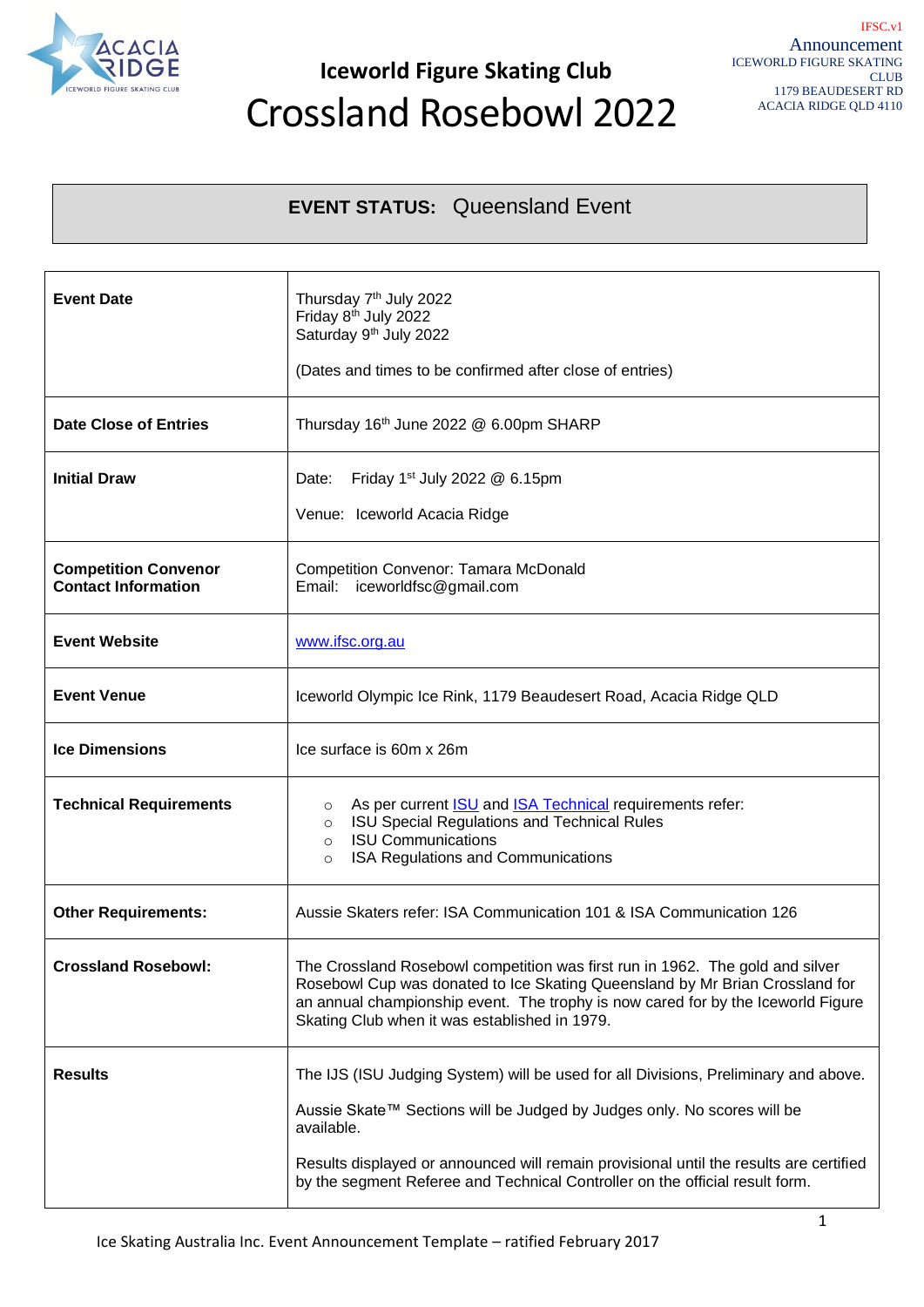

**Iceworld Figure Skating Club**

## Crossland Rosebowl 2022

| <b>Event Officials</b>             | Judge/s Technical Controller and/or Technical Specialist and Data Operator/Video<br>Replay Operator for any scheduled events are by invitation.                                                                                                                                                                                                                                                                                         |  |  |  |
|------------------------------------|-----------------------------------------------------------------------------------------------------------------------------------------------------------------------------------------------------------------------------------------------------------------------------------------------------------------------------------------------------------------------------------------------------------------------------------------|--|--|--|
| <b>Membership Requirements</b>     | At close of entries, all Australian competitors must be a full financial member of<br>their relevant State Association and an affiliated club.<br>(Inclusive of ISA Insurance Registration either directly or via their state association).<br>The membership must be valid during the full competition period.<br>All Aussie Skate entrants must also be registered with ISA Aussie Skate™ and<br>currently enrolled in Aussie Skate™. |  |  |  |
| <b>Insurance/Liability</b>         | All members of State Associations are covered under the ISA National Insurance<br>Policy while participating in the event. This policy includes Sport Accident cover.<br>ISA & Ice Skating Queensland assume no responsibility for other persons in<br>connection with this event.<br>ISA recommends that any person travelling to an interstate event consider personal<br>travel insurance.                                           |  |  |  |
| <b>Eligibility to Compete</b>      | Skaters Preliminary and above must have passed the relevant ISA Test level at the<br>close of entries<br>Competitors in Aussie Skate™ divisions must compete at the highest test level<br>passed by the competition closing date and cannot enter a level lower than that<br>which they have previously competed.<br>Aussie Skater refer: ISA Communication 101 and ISA Communication126                                                |  |  |  |
| <b>Practice Sessions</b>           | There will be NO Official Practice in-conjunction with this competition.                                                                                                                                                                                                                                                                                                                                                                |  |  |  |
| <b>COMPETITION ENTRY DETAILS</b>   |                                                                                                                                                                                                                                                                                                                                                                                                                                         |  |  |  |
| <b>Conditions for Online Entry</b> | All entries must be completed online prior to the closing date. Please visit<br>www.ifsc.org.au to complete your entry.<br>All Interstate competitors must notify their relevant state association of their entry<br>submission prior to entering.<br>All state associations will be asked to confirm that entrants are full financial<br>members in good standing, of both the state association and an affiliated club.               |  |  |  |
| <b>Payment Process</b>             | Specified payment option:<br>Online Payment at time of entry                                                                                                                                                                                                                                                                                                                                                                            |  |  |  |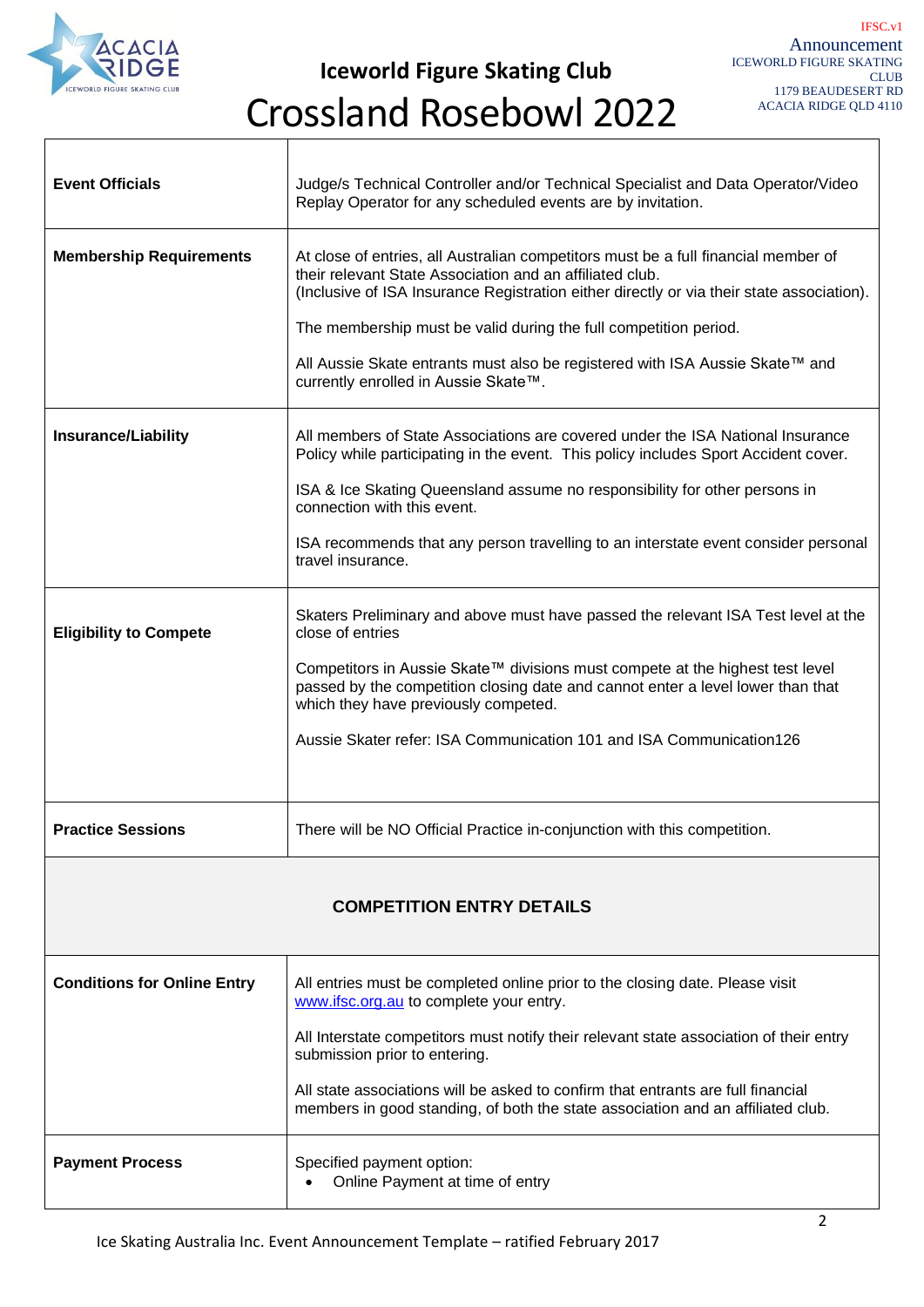

**Iceworld Figure Skating Club**

# Crossland Rosebowl 2022

| <b>Entry Conditions</b>                   | Entries will not be considered completed unless accompanied by:<br>Full Payment at the time of entry<br>$\bullet$<br>Planned Program Content Sheet (PPC) and music for all IJS-level programs<br>$\bullet$<br>to be received at the time of entry.<br>Late entries will not be accepted after the closing date (16 <sup>th</sup> June 2022)                                                                                                                                                                                                                                                                                                  |
|-------------------------------------------|----------------------------------------------------------------------------------------------------------------------------------------------------------------------------------------------------------------------------------------------------------------------------------------------------------------------------------------------------------------------------------------------------------------------------------------------------------------------------------------------------------------------------------------------------------------------------------------------------------------------------------------------|
| <b>Divisions</b>                          | <b>Singles:</b> (Ladies and Men)<br>Aussie Skate™: Aussie Skate 1 to Freeskate 4<br>$\circ$<br><b>IJS Singles: Preliminary, Elementary, Basic Novice, Intermediate Novice,</b><br>$\circ$<br>Intermediate, Advanced Novice, Junior & Senior (FS Only).                                                                                                                                                                                                                                                                                                                                                                                       |
| Withdrawals                               | Refund only with a medical certificate provided before the draw.<br>No refund permitted after the draw.<br>Prior to the closing date 10% of the entry fee will be deducted from the refund. After<br>close of entries and prior to the draw 50% of the entry fee will be deducted from the<br>refund.                                                                                                                                                                                                                                                                                                                                        |
| <b>Music Provision and File</b><br>Naming | Online via the Online entry form<br><b>Refer ISA Music Protocol</b><br>All competitors will submit a copy of their music electronically via the online entry<br>form.<br>If not received by close of entries, the entry will be considered incomplete.<br>All files must be submitted in the following format: MP3 or MP4<br>Standard File Naming: Division_Segment_Name_RunTime<br><b>IJS Technical</b><br>e.g. ElementaryMen_FS_DavidSmith_2m3s<br>e.g. AdvNovDance_FD_JaneSmith_JohnDavis_3m10s e.g.<br>JuniorWomen_SP_JaneSmith_2m45s<br><b>Aussie Skate Technical</b><br>[AS_Division] e.g. AS_FS2_Donna Smith_1m30s                    |
| <b>Other Music file notes</b>             | All competitors must have on hand at the event, a backup copy of their competition<br>music on either and must be labelled with name and division:<br>CD Strictly 1 track per CD<br>USB Strictly 1 track per USB and MUST NOT be recorded with auto<br>play/start<br>Phones will NOT be accepted<br>Music (ISU Rule 343 Singles, Pairs & Dance and ISU Rule 823 SYS): Please<br>note paragraphs 1a), 1b), 1c), 2, 3, 4, re: Music Reproduction.<br>Each program (short program, free skating, Rhythm dance, free dance) must be<br>recorded on a separate file and labelled with competitor division, name and running<br>time of the music. |